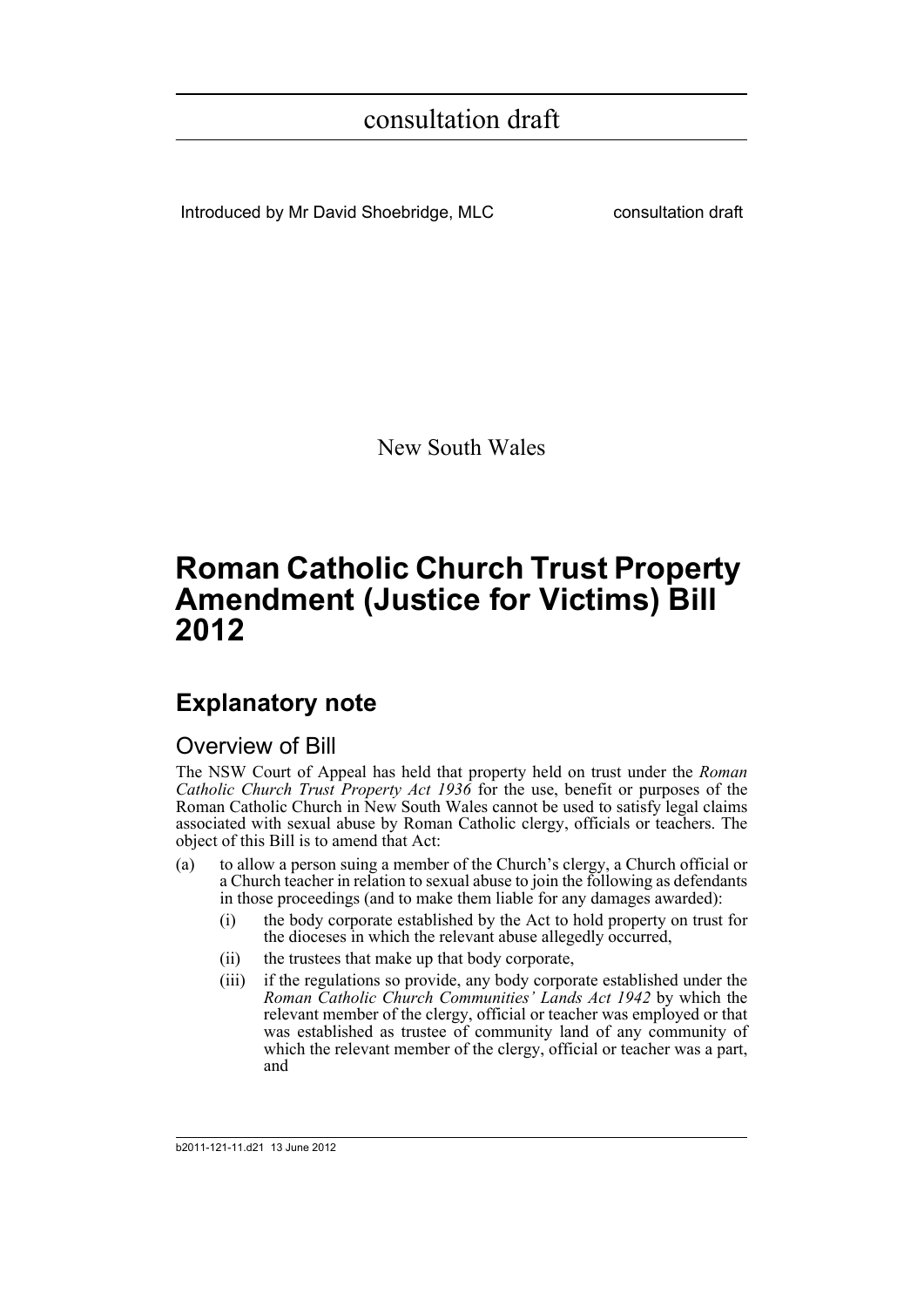Roman Catholic Church Trust Property Amendment (Justice for Victims) Bill 2012

Explanatory note

- (b) to allow a person who is owed a judgment debt in respect of civil liability arising as a result of sexual abuse by a member of the Church's clergy, a Church official or a Church teacher to recover the debt from any of the following (as an alternative to pursuing the clergy member, official or teacher concerned):
	- (i) the body corporate established by the Act to hold property on trust for the dioceses in which the relevant abuse allegedly occurred,
	- (ii) the trustees that make up that body corporate,
	- (iii) if the regulations so provide, any body corporate established under the *Roman Catholic Church Communities' Lands Act 1942* by which the relevant member of the clergy, official or teacher was employed or that was established as trustee of community land of any community of which the relevant member of the clergy, official or teacher was a part.
- (c) to suspend the operation of the *Limitation Act 1969* for 2 years in relation to such causes of action that would otherwise be out of time.

### Outline of provisions

**Clause 1** sets out the name (also called the short title) of the proposed Act.

**Clause 2** provides for the commencement of the proposed Act on the date of assent to the proposed Act.

### **Schedule 1 Amendment of Roman Catholic Church Trust Property Act 1936 No 24**

**Schedule 1** makes the amendments described in the above Overview.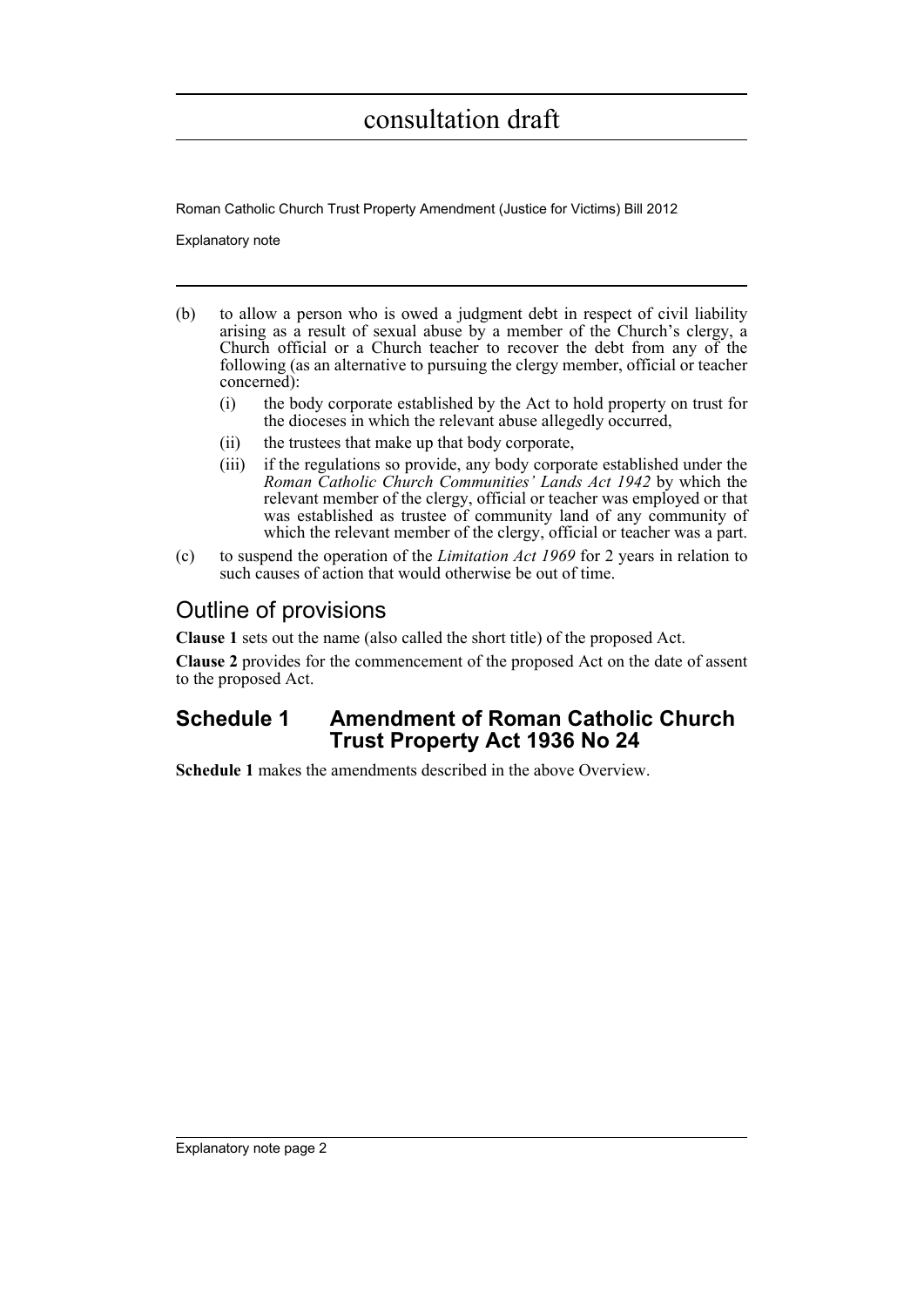Introduced by Mr David Shoebridge, MLC

# **Roman Catholic Church Trust Property Amendment (Justice for Victims) Bill 2012**

## **Contents**

|            |                                                                     | Page |
|------------|---------------------------------------------------------------------|------|
| 1          | Name of Act                                                         |      |
|            | 2 Commencement                                                      |      |
| Schedule 1 | Amendment of Roman Catholic Church Trust Property<br>Act 1936 No 24 |      |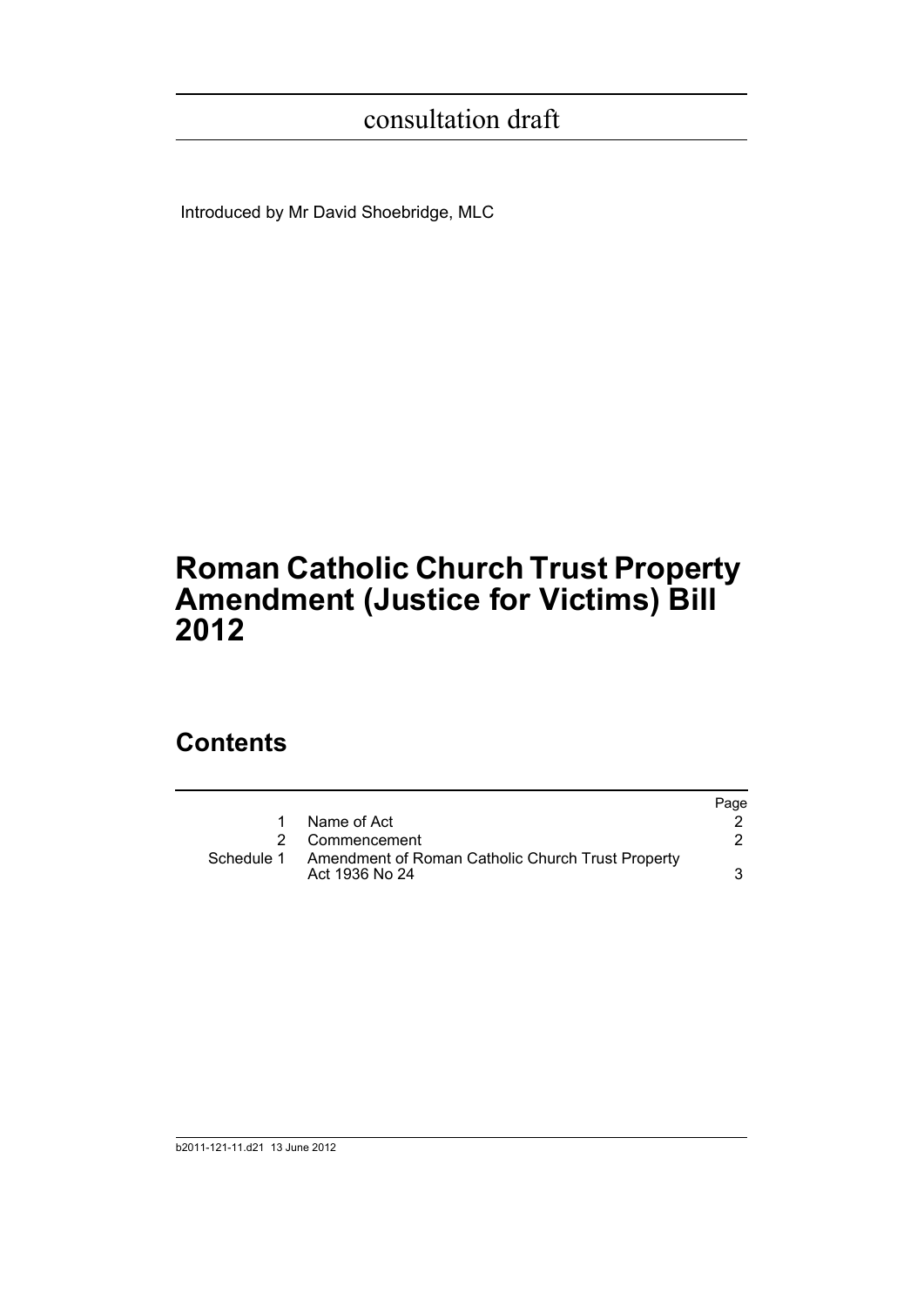## **Roman Catholic Church Trust Property Amendment (Justice for Victims) Bill 2012**

No , 2012

### **A Bill for**

An Act to amend the *Roman Catholic Church Trust Property Act 1936* to provide for the ability of victims of sexual abuse where the abuser is found to be a member of the Catholic clergy and or another official and or officer in the Church to satisfy judgments awarded against such abusers as a judgment debt payable from the assets of the Trust and for other related purposes.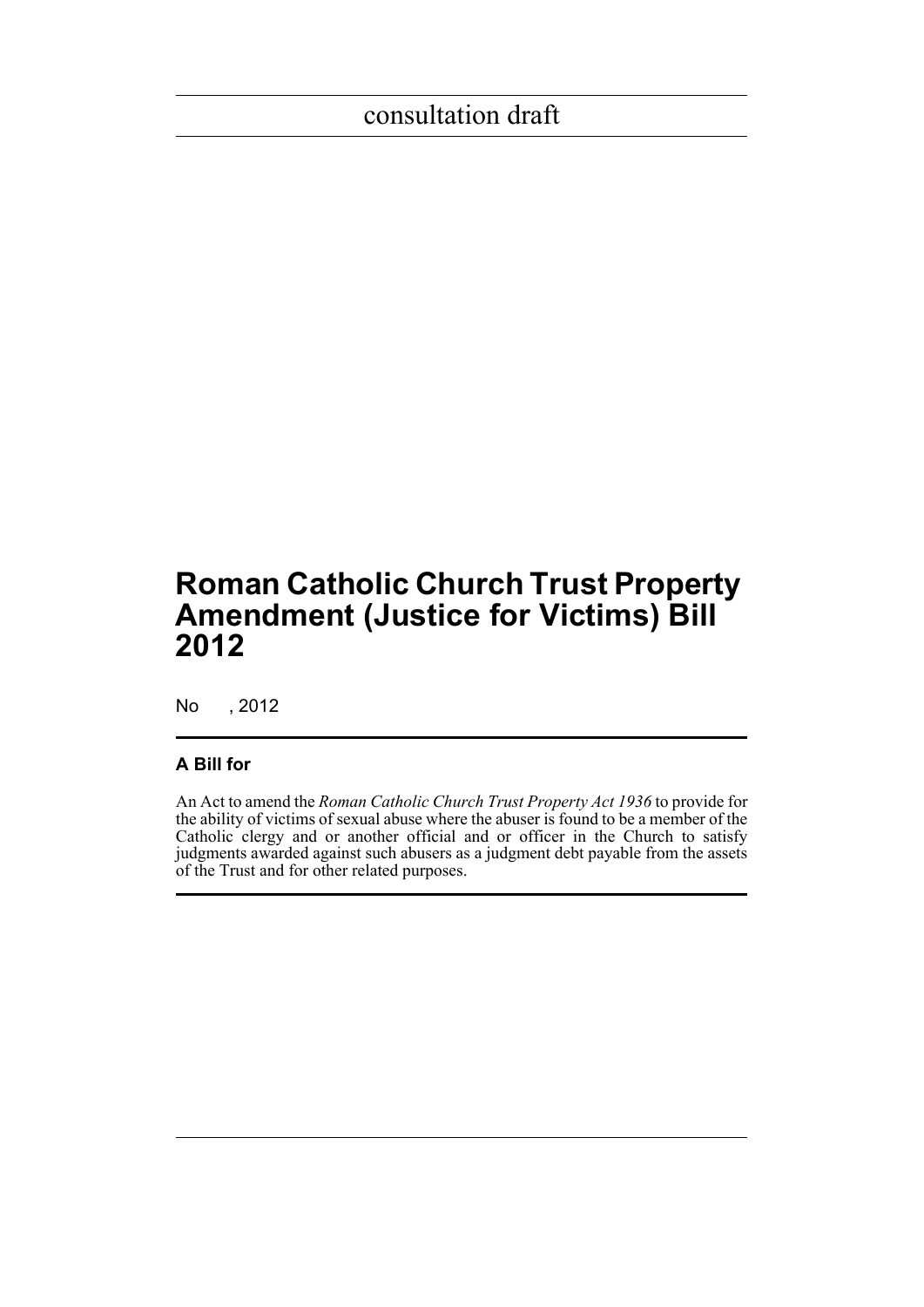Roman Catholic Church Trust Property Amendment (Justice for Victims) Bill 2012 Clause 1

#### <span id="page-4-0"></span>**The Legislature of New South Wales enacts:**

#### **1 Name of Act**

This Act is the *Roman Catholic Church Trust Property Amendment (Justice for Victims) Act 2012*.

### <span id="page-4-1"></span>**2 Commencement**

This Act commences on the date of assent to this Act.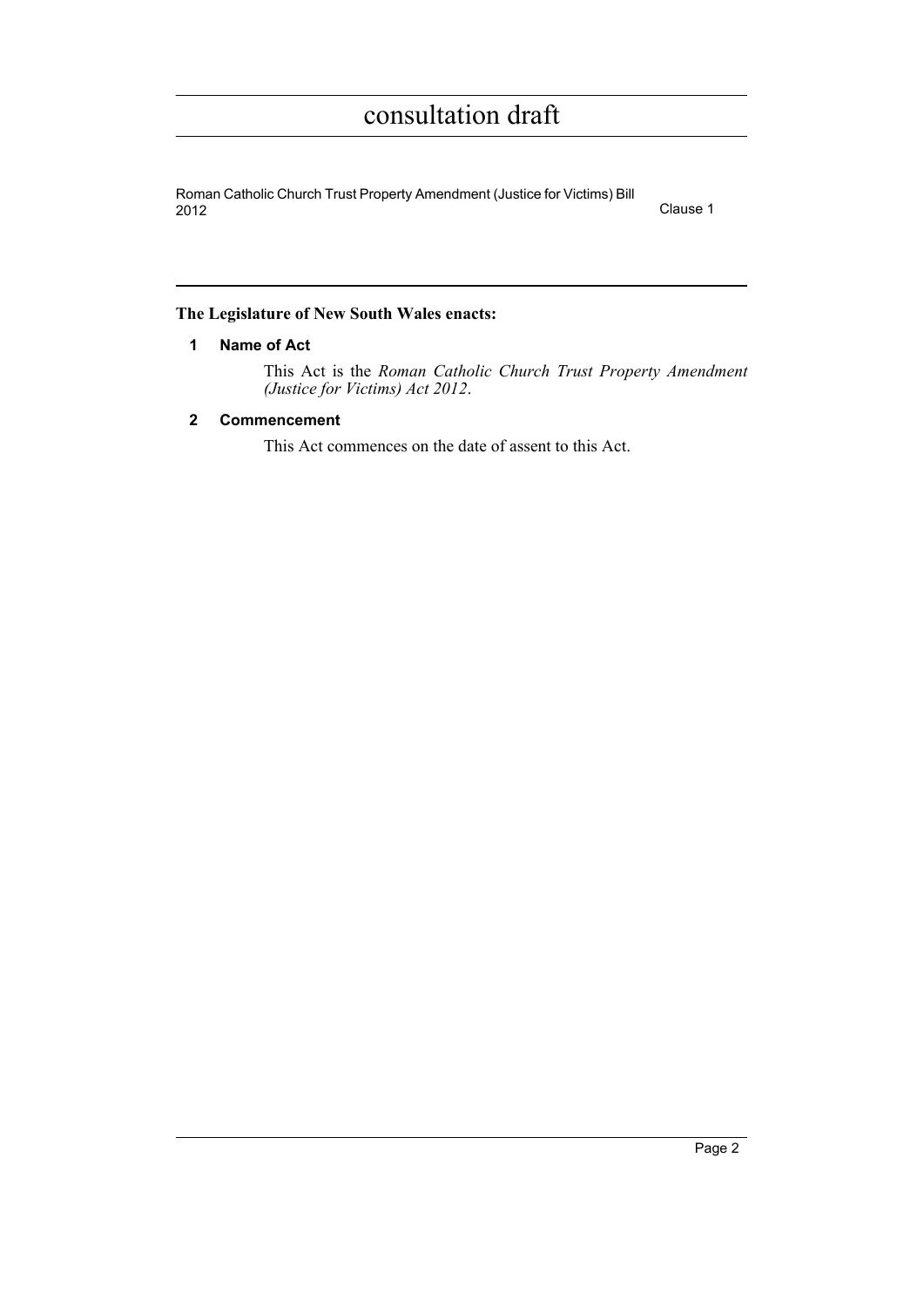Roman Catholic Church Trust Property Amendment (Justice for Victims) Bill 2012

Schedule 1 Amendment of Roman Catholic Church Trust Property Act 1936 No 24

### <span id="page-5-0"></span>**Schedule 1 Amendment of Roman Catholic Church Trust Property Act 1936 No 24**

#### **[1] Part 1, heading**

Insert before section 1:

### **Part 1 Preliminary**

**[2] Part 2, heading**

Insert after section 2:

### **Part 2 Church property**

**[3] Part 3**

Insert after section 16:

### **Part 3 Sexual abuse claims paid from Trust funds**

#### **17 Definitions**

(1) In this Part:

*Church official* means any person who acts as a representative of the Church and includes, but is not limited to, any of the following:

- (a) an official, officer or member of staff of the Church or of a diocese of the Church,
- (b) a lay assistant for the Church or for a diocese of the Church,
- (c) a volunteer for the Church or for a diocese of the Church,
- (d) a Provincial-General for New South Wales of a community,
- (e) a Provincial, Superior, Leader or President of a community.

*Church teacher* means a teacher or member of staff of a theological college, school, orphanage or children's home operated under the auspices of the Church or of a diocese of the Church.

*community* means a community within the meaning of the *Roman Catholic Church Communities' Lands Act 1942*.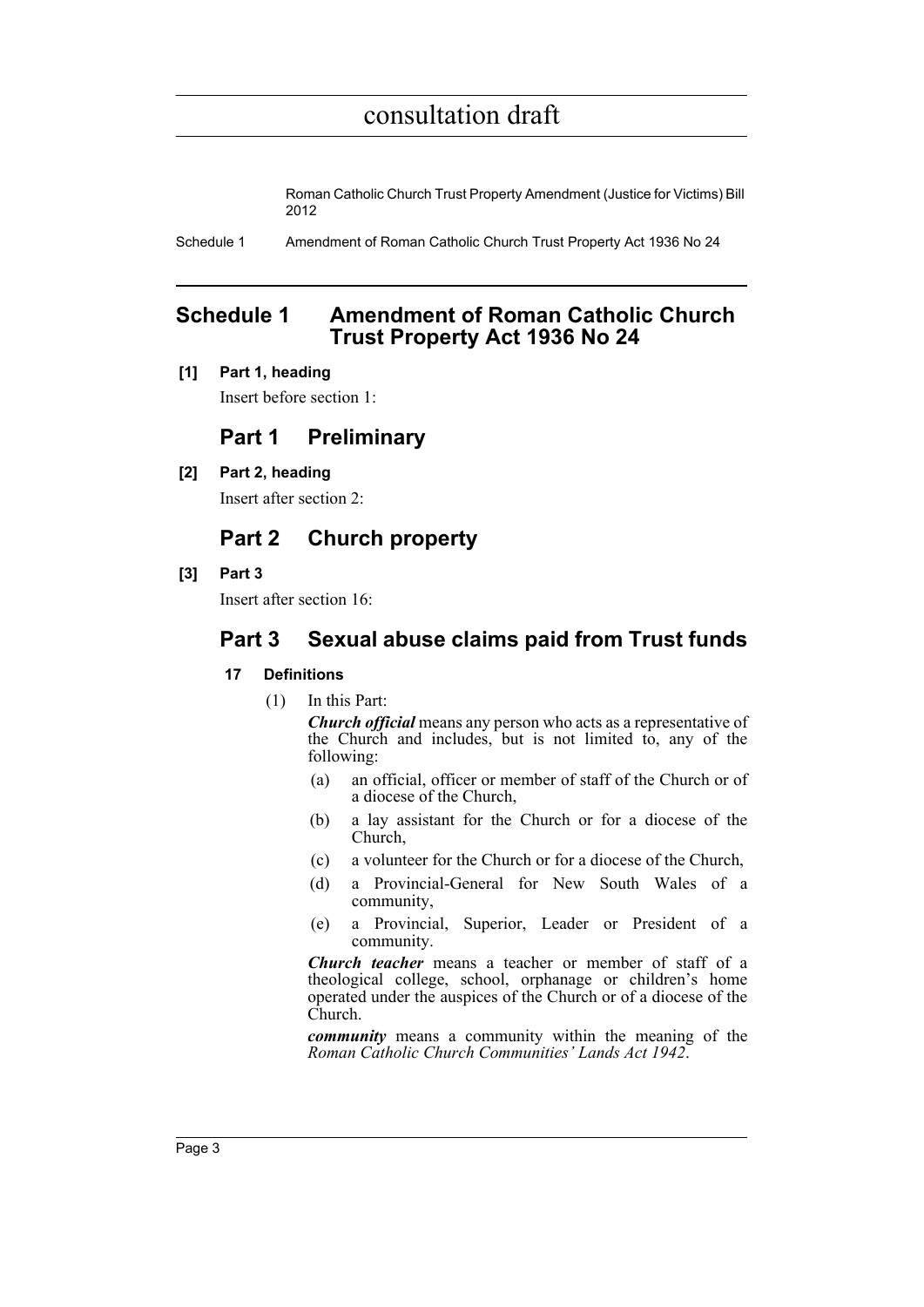Roman Catholic Church Trust Property Amendment (Justice for Victims) Bill 2012

Amendment of Roman Catholic Church Trust Property Act 1936 No 24 Schedule 1

*member of the Church's clergy* includes the following:

- (a) an Archbishop or Coadjutor Archbishop of the Church,
- (b) a Bishop or Coadjutor Bishop of the Church,
- (c) a Vicar Capitular of the Church,
- (d) an Administrator of the Church,
- (e) a Vicar-General of the Church,
- (f) a priest or assistant priest of the Church,
- (g) a sister, nun, brother, monk or seminarian of the Church,
- (h) any other member of a religious order of the Church.

*sexual abuse* means sexual conduct, or conduct that includes sexual conduct (whether or not there was apparent consent to that conduct and whether or not that conduct would, at the time of the relevant conduct, have constituted a sexual offence) perpetrated by a person who was, at the time of the relevant conduct, a member of the Church's clergy, a Church official or a Church teacher, while acting in his or her capacity as such a member, official or teacher.

- (2) For the purposes of this Part, a person was *under the care of the Church* if the person was owed a duty of care or fiduciary duty by the Church, a member of the Church's clergy, a Church official or a Church teacher and includes, but is not limited to, having been owed such a duty in the following capacities:
	- (a) as a member or parishioner of the Church,
	- (b) as a nun, monk or seminarian of the Church,
	- (c) as an altar server or other assistant in a church or diocese of the Church,
	- (d) as a student of a theological college, school, orphanage or children's home operated under the auspices of the Church or of a diocese of the Church.

#### **18 Conduct of proceedings relating to sexual abuse by Church clergy, officials or teachers**

- (1) The plaintiff in civil proceedings relating to sexual abuse by a member of the Church's clergy, a Church official or a Church teacher of the plaintiff who was, at the time of the sexual abuse, under the care of the Church, may join as a defendant in those proceedings:
	- (a) the body corporate established under this Act for the diocese of the Church in which the abuse, or the majority of the abuse, is alleged to have occurred, and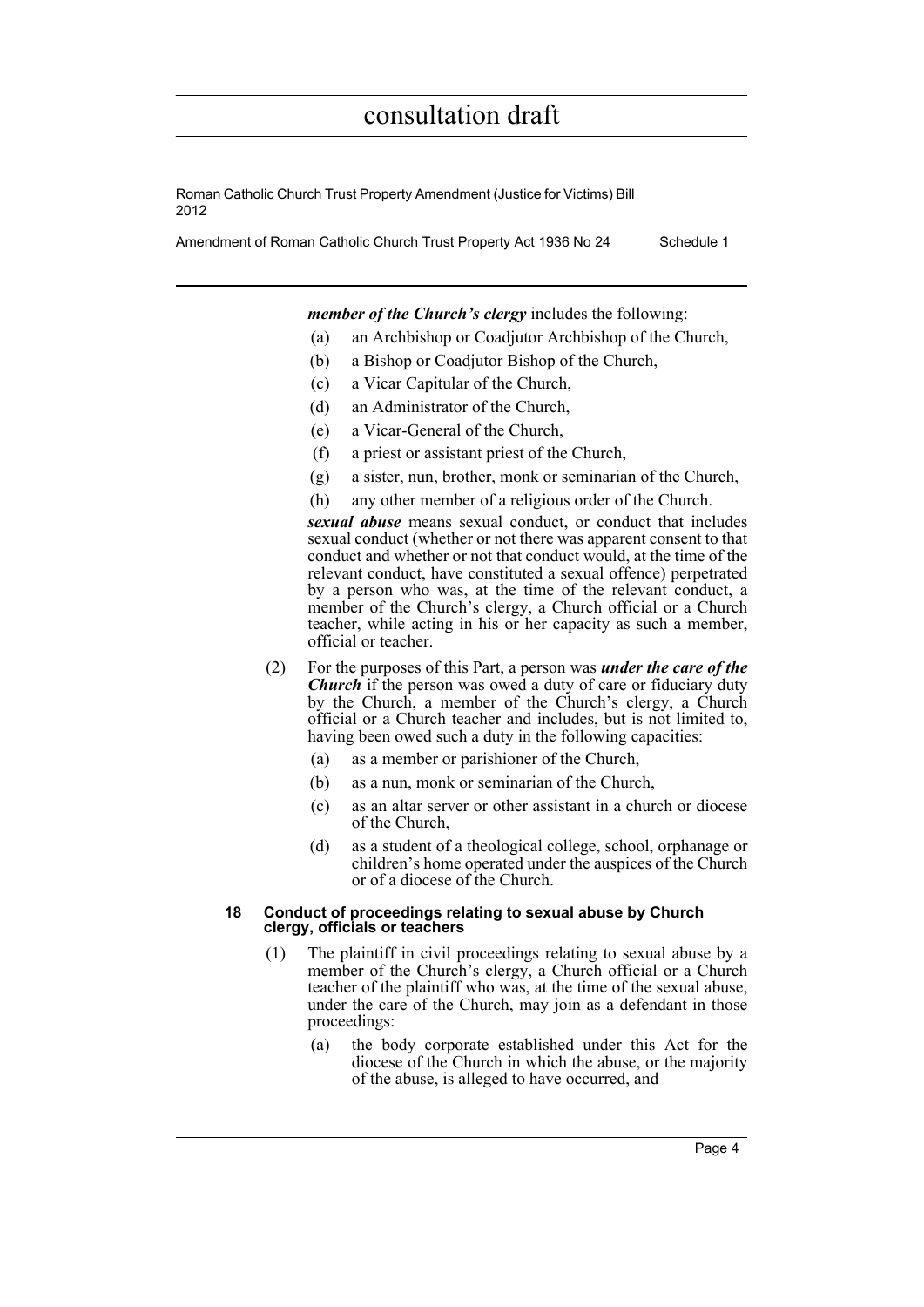Roman Catholic Church Trust Property Amendment (Justice for Victims) Bill 2012

- Schedule 1 Amendment of Roman Catholic Church Trust Property Act 1936 No 24
	- (b) the Bishop, and the Diocesan Consultors, of the diocese of the Church in which the abuse, or the majority of the abuse, is alleged to have occurred, in their capacity as trustees of Church trust property in that diocese, and
	- (c) if the regulations so provide, a body corporate established under the *Roman Catholic Church Communities' Lands Act 1942*:
		- (i) by which the relevant member of the clergy, official or teacher was employed, or
		- (ii) that was established as trustee of community land of any community of which the relevant member of the clergy, official or teacher was a part.
	- (2) In respect of any such proceedings, the relevant body corporate and its trustees are jointly and severally liable as if they were the member of the Church's clergy, the Church official or the Church teacher against whom the proceedings were also brought.
	- (3) The court hearing such proceedings may extend the application of subsections  $(1)$  and  $(2)$  to a person who alleges sexual abuse by a member of the Church's clergy, a Church official or Church teacher and who was not at the time of the abuse under the care of the Church, but was so closely connected with the Church that the court believes it would be just to render the Church liable for the abuse, if proven.
	- (4) A plaintiff who intends to joint any body corporate, Bishop or Diocesan Consultor as defendant in proceedings in reliance on subsection (1) must give notice of that intention to the body corporate, Bishop and Diocesan Consultor concerned within 28 days after the filing of the statement of claim in relation to the relevant proceedings.
	- (5) This section extends to a cause of action arising before the commencement of this section.

#### **19 Judgments relating to sexual abuse by Church clergy, officials or teachers may be required to be paid from Trust funds**

- (1) A person who is owed an unpaid judgment debt in respect of civil liability arising as a result of sexual abuse by a member of the Church's clergy, a Church official or Church teacher against a person who was, at the time of the abuse, under the care of the Church, may bring an action for the recovery of the debt against:
	- (a) the body corporate established under this Act for the diocese of the Church in which the abuse, or the majority of the abuse, is alleged to have occurred, and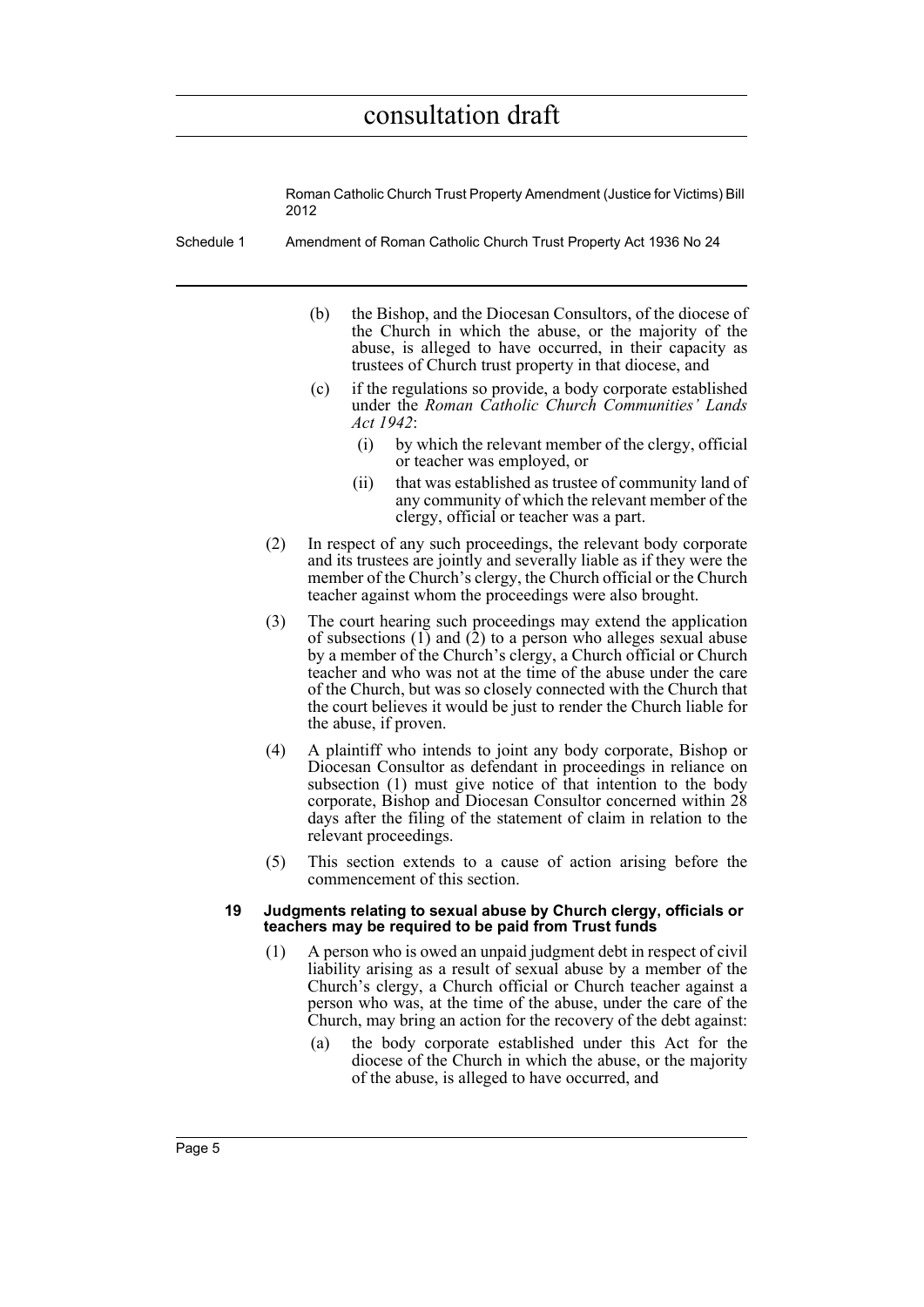Roman Catholic Church Trust Property Amendment (Justice for Victims) Bill 2012

Amendment of Roman Catholic Church Trust Property Act 1936 No 24 Schedule 1

- (b) the Bishop, and the Diocesan Consultors, of the diocese of the Church in which the abuse, or the majority of the abuse, is alleged to have occurred, in their capacity as trustees of Church trust property in that diocese, and
- (c) if the regulations so provide, a body corporate established under the *Roman Catholic Church Communities' Lands Act 1942*:
	- (i) by which the relevant member of the clergy, official or teacher was employed, or
	- (ii) that was established as trustee of community land of any community of which the relevant member of the clergy, official or teacher was a part.
- (2) In respect of any such action, those bodies corporate and those trustees are jointly and severally liable as if they were the member of the Church's clergy, the Church official or the Church teacher against whom the judgment was given.
- (3) The court hearing such proceedings may extend the application of subsections  $(1)$  and  $(2)$  to a person found to have been sexually abused by a member of the Church's clergy, a Church official or Church teacher and who was not at the time of the abuse under the care of the Church, but was so closely connected with the Church that the court believes it would be just to render the Church liable for the abuse.
- (4) This section extends to a cause of action arising before the commencement of this section.

#### **20 Suspension of bar to actions on basis of limitation period having elapsed**

- (1) Despite any provision of the *Limitation Act 1969*, an action on a cause of action for Church sexual abuse is maintainable if it commences during the suspension period, regardless of the date on which the cause of action first accrued.
- (2) In this section:

*Church sexual abuse* means sexual abuse by a member of the Church's clergy, a Church official or a Church teacher in relation to a person who was, at the time of the sexual abuse, under the care of the Church.

*suspension period* means the period commencing on the date of assent to the *Roman Catholic Church Trust Property Amendment (Justice for Victims) Act 2012* and ending on the second anniversary of that date.